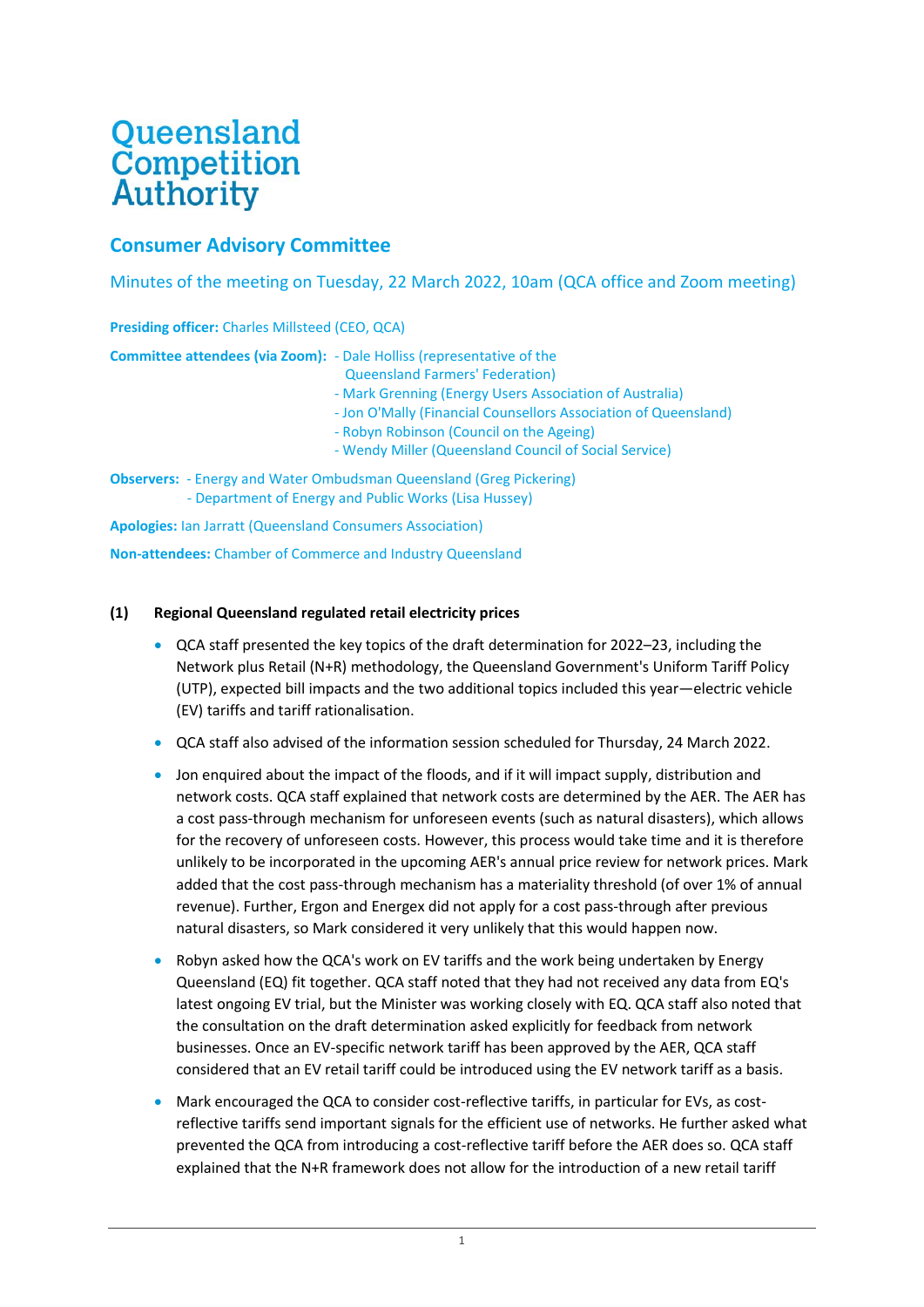without an equivalent underlying network tariff. Lisa referred to the letter attached to the delegation, where the Minister outlined a separate potential delegation on EV tariffs in 2022. Lisa noted that the department was currently reviewing the QCA advice to date and could not give certainty on the timing of this potential delegation.

- Robyn asked about the process of transitioning residential customers away from obsolete tariffs. QCA staff explained that the only residential obsolete tariffs are those proposed as part of the tariff rationalisation process. Based on the latest information from EQ, all these proposed residential obsolete tariffs have relatively low uptake with fewer than 200 National Metering Identifiers (NMIs) assigned to these tariffs. A 12-month phase-out period has been proposed for these tariffs. QCA staff also noted that it is Ergon Retail's responsibility to communicate with affected customers about alternative standard tariffs.
- Wendy enquired about wholesale energy costs and the outlook for these costs. QCA staff explained that the estimation methodology incorporates data from ASX contracts, which reflect market participants' expectations of future wholesale energy costs. Although the drivers of wholesale energy costs are known, it is difficult to isolate the individual drivers and predict future costs with a sufficient degree of confidence (beyond the incoming financial year) as the National Electricity Market and relevant financial markets can be very volatile.
- Wendy asked about the research reports summarised in the section on EV tariffs and if a full list of reports reviewed could be provided. QCA staff clarified that the draft determination focuses on two reports, as the key findings of most other reports were similar.
- Mark enquired if the bill values in the report were in real or in nominal terms. QCA staff explained that all the bills were in nominal terms and based on the median consumption of a customer on the respective tariff.
- Mark enquired about the RERT costs and whether the costs incurred in February 2022 have been incorporated as part the QCA's draft determination. QCA staff confirmed that these costs have not been incorporated into the draft decision since the data cut-off date for this decision was January 2022. However, the estimation for the RERT costs would be updated (subject to data availability) in the final determination and the data cut-off date for this decision would be April 2022.
- Lisa sought confirmation on whether the draft notified prices were lower than the (draft) DMO prices. QCA staff confirmed that this is the case based on a preliminary assessment. However, QCA staff also cautioned that both the draft notified prices and the draft DMO prices are subject to change.

# **(2) Solar feed-in tariffs in regional and south east Queensland**

- QCA staff noted that the determination of the feed-in-tariff for regional Queensland would commence soon, with a report due in May 2022. The ministerial direction requires the QCA to consider using same methodology as in previous years when setting this feed-in tariff.
- With regard to south east Queensland (SEQ), QCA staff explained that the QCA only has a monitoring role and that another annual report would be published this year.
- Mark wanted to know if the QCA could consider time-varying feed-in-tariffs similar to those adopted in other jurisdictions. QCA staff explained that the Minister had asked the QCA in the past to do so, but not for the incoming financial year.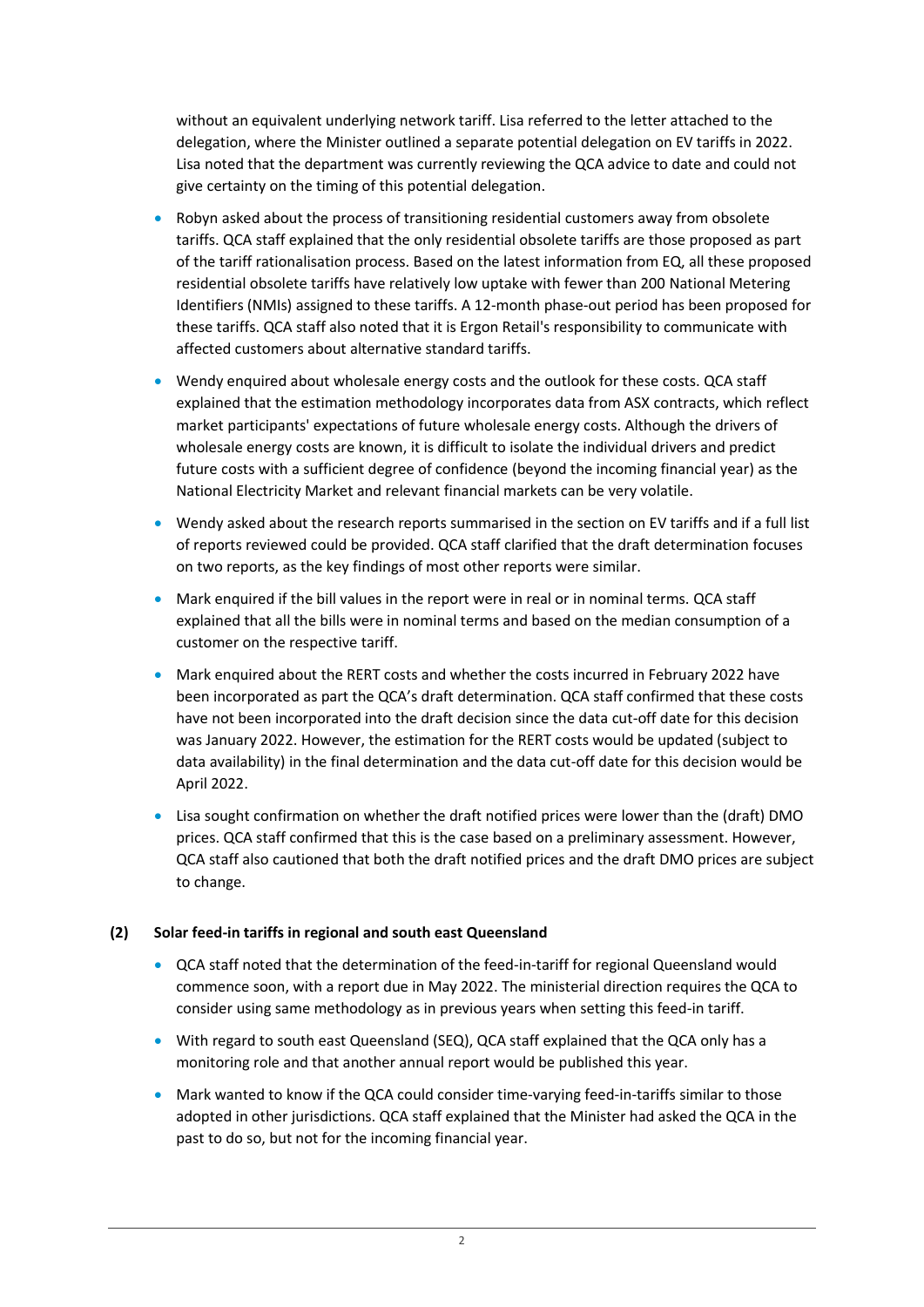- Robyn asked whether the solar feed-in-tariff correlates with wholesale energy prices. She wanted to know if, given the expected increase in wholesale energy costs, this suggested that the feed-in-tariff would increase too. QCA staff noted that wholesale energy costs are the largest component of the feed-in-tariff, and that any increase in these costs would put upward pressure on the feed-in-tariff.
- QCA staff also pointed out that different wholesale energy cost estimates have been used for different processes and that these estimates may not be comparable. For example, wholesale energy costs for the Energex area have been used to set notified prices, while costs in the Ergon area have been used to determine the feed-in-tariff for regional Queensland.

# **(3) South east Queensland retail electricity market monitoring**

• QCA staff presented the paper provided and highlighted the key insights from the SEQ market monitoring report for 2020–21. CAC members noted the information provided.

#### **(4) Compliance and enforcement**

- QCA staff spoke to the paper provided and advised that the QCA website would be updated soon to make it easier for customers to access information on breaches and to check if they are eligible for refunds.
- Robyn asked if it would be helpful to share the information, which might assist in getting the information to any customers who are entitled to a refund. As suggested at the meeting, QCA staff provided the media releases on the breaches to Robyn after the meeting.

#### **(5) Guaranteed Service Levels scheme**

- QCA staff spoke to the paper provided and advised that a table comparing the data of the last five years is available in the GSL report for 2020–21 (available on the QCA website), and that a report for 2021–22 would be published in September 2022.
- Robyn enquired about the large difference in late connections between Ergon and Energex. QCA staff noted that the coronavirus pandemic had an impact on connections due to the lockdowns in SEQ and staff shortages as employees had to quarantine.
- Wendy asked if it would be possible to report on the proportion of wrongful disconnections as a percentage of the total. QCA staff responded that they would look into how such data could be obtained.
- Wendy suggested that it would be good to include more about natural disasters, in light of climate change driving an increase in intensity and frequency of these and raising concerns about electricity-price and other energy-related risk implications for households. QCA staff noted that the reports on the QCA website show some of the impacts, including the increased security standards after the storms in the late 2000s, which led to substantial increases in prices.

#### **(6) QCA forward work program**

• QCA staff presented the forward work program and CAC members noted it.